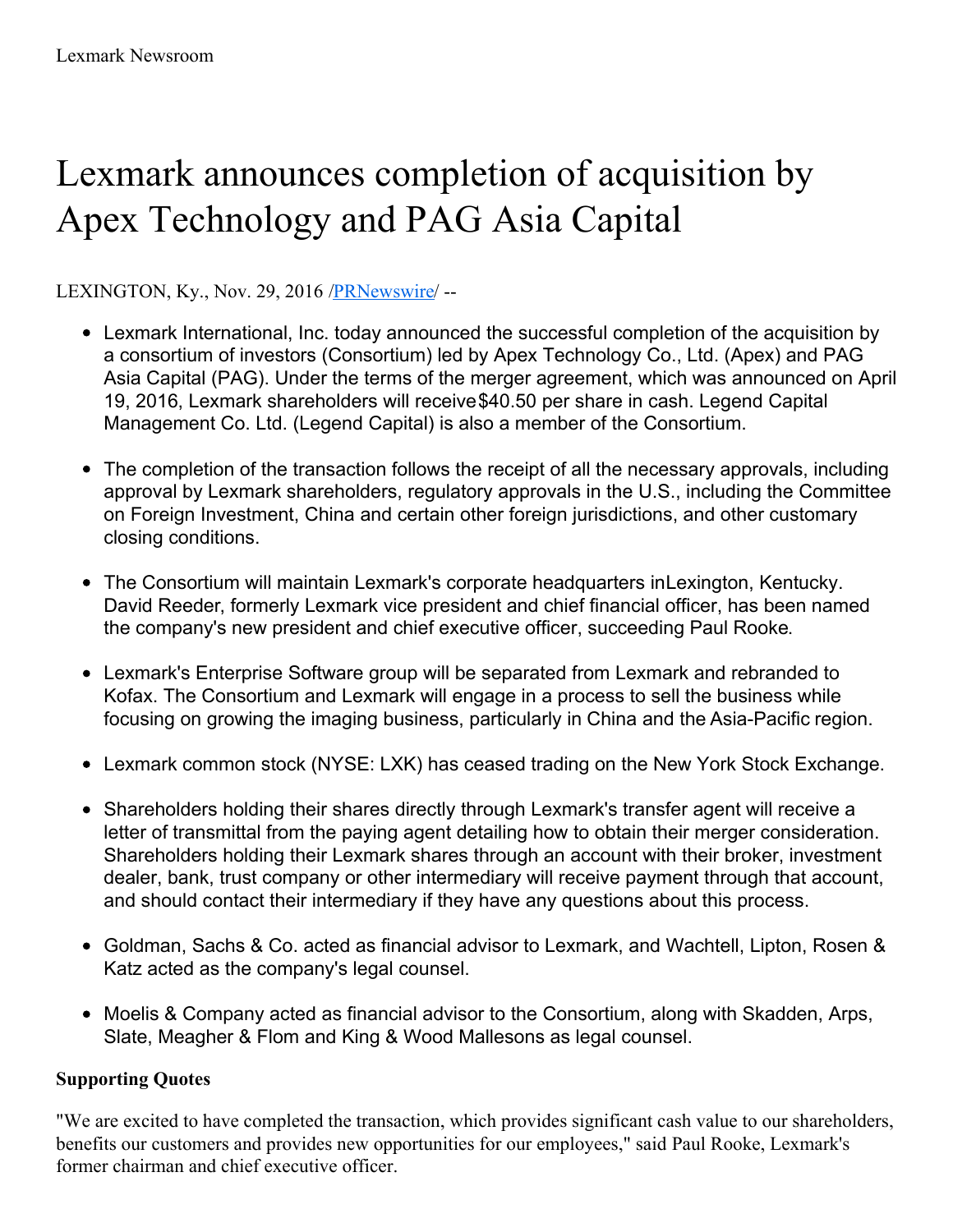"I have had 25 fantastic years at Lexmark, the last six as chairman and chief executive officer," added Rooke. "As the company enters its next phase, it is time for the next generation of leadership to continue the work to ensure Lexmark's industry leadership.

"David Reeder is an extraordinary leader and has spent his entire career in technology. Since joining Lexmark, David has worked closely with me on transforming the business, and I believe he is well equipped to continue Lexmark's transformation for our customers and employees," Rooke said.

"I'm incredibly excited about Lexmark's future," said David Reeder, Lexmark's new president and chief executive officer. "Lexmark has employees across the globe who are truly passionate about technology and helping customers better manage their imaging and output needs.

"We are now uniquely positioned to grow the company in China and greater Asia, along with continuing to deliver industry-leading products and services to customers in other regions of the world. I'm honored to lead Lexmark into its next phase of opportunities and growth," Reeder added.

#### **Lexmark**

Lexmark International, Inc. is based in Lexington, Kentucky, and employs 13,000 people worldwide.

It was formed in 1991 as a spinoff from IBM and listed on the New York Stock Exchange in 1995. For 25 years, Lexmark has provided innovative printing and imaging products as well as business process solutions and services to customers in over 170 countries across the globe. It offers a full range of high-end laser printing products and document management solutions, and is a pioneer in the managed print services field, helping clients more efficiently maintain, operate and service their printer fleets. Lexmark products are used by some of the world's largest companies, in industries from financial services to logistics to health care. In 2015, Lexmark reported more than \$3.5 billion in revenue, with 56% coming from outside the U.S.

The new shareholders will provide Lexmark with strong financial backing, open new market opportunities, enhance its R&D capabilities, and enable Lexmark to continue to improve its premium products and unrivaled customer focus. Its partnership with Apex will allow it to offer a complete line of printer products, streamline its development and supply chains, and extend its reach into the growing markets of China, the rest of Asia and elsewhere.

### **Apex**

Apex Technology Co., Ltd. designs, manufactures, and markets inkjet and laser cartridge components including cartridge chips, rollers, toner, ink, and other core parts for remanufacturers and distributors, and is one of the largest manufacturers and solution providers for global aftermarket imaging supplies and cartridge chips. Apex built its global sales network in over 100 countries, leading the industry in its core competitiveness in patents and technologies.

The company entered the industry in 2000 and is headquartered in Zhuhai, Guangdong, China. Apex is listed on the Shenzhen Stock Exchange (002180). Zhuhai Seine Technology Co., Ltd. (Seine) is the largest shareholder of Apex, holding approximately 68.7% of its voting shares. Apex shareholders also control Pantum Electronics Co., Ltd., China's first printer and printing solutions provider. Pantum can realize great synergies with Lexmark in its full product line of middle and low-end products.

## **PAG**

PAG Asia Capital is the private equity buyout arm of PAG, one of Asia's largest private alternative asset management platforms with funds under management across private equity, real estate and absolute return